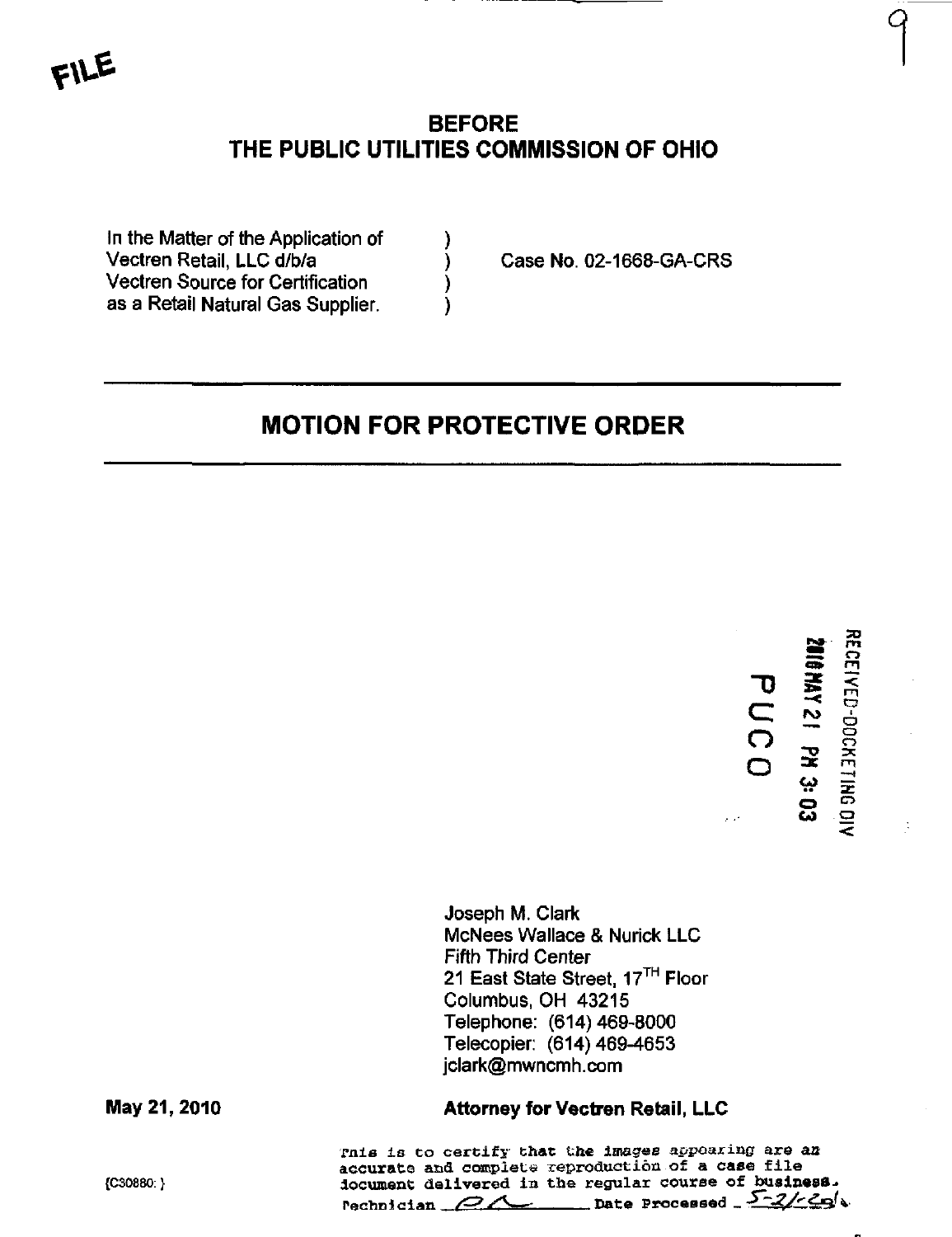## BEFORE THE PUBLIC UTILITIES COMMISSION OF OHIO

In the Matter of the Application of  $\qquad \qquad$  ) Vectren Retail, LLC d/b/a ) Case No. 02-1668-GA-CRS Vectren Source for Certification ) as a Retail Natural Gas Supplier.

#### MOTION FOR PROTECTIVE ORDER

Pursuant to the provisions of Rule 4901-1-24(0) of the Ohio Administrative Code ("O.A.C"), Vectren Retail, LLC d/b/a Vectren Source ("Vectren Source") respectfully moves the Public Utilities Commission of Ohio ("Commission") to issue a protective order to protect the confidentiality of and prohibit the disclosure of certain documents filed simultaneously with this motion in the above-captioned docket. The documents in Exhibits C-3 Financial Statements ("Exhibit C-3"), C-4 Financial Arrangements ("Exhibit C-4"), and C-5 Forecasted Financial Statements ("Exhibit C-5"), contain competitively sensitive and highly proprietary business financial information comprising of trade secrets. These documents have been cleariy marked as confidential and are hereby filed under seal, separate from the remainder of the materials that comprise Vectren Source's Renewal Certification Application filed simultaneously with this Motion.

Vectren Source also respectfully requests the Commission renew protective treatment for Exhibits C-3, C-4, and C-5 filed with previous certification and recertification Applications. The information contained in previously-submitted Exhibits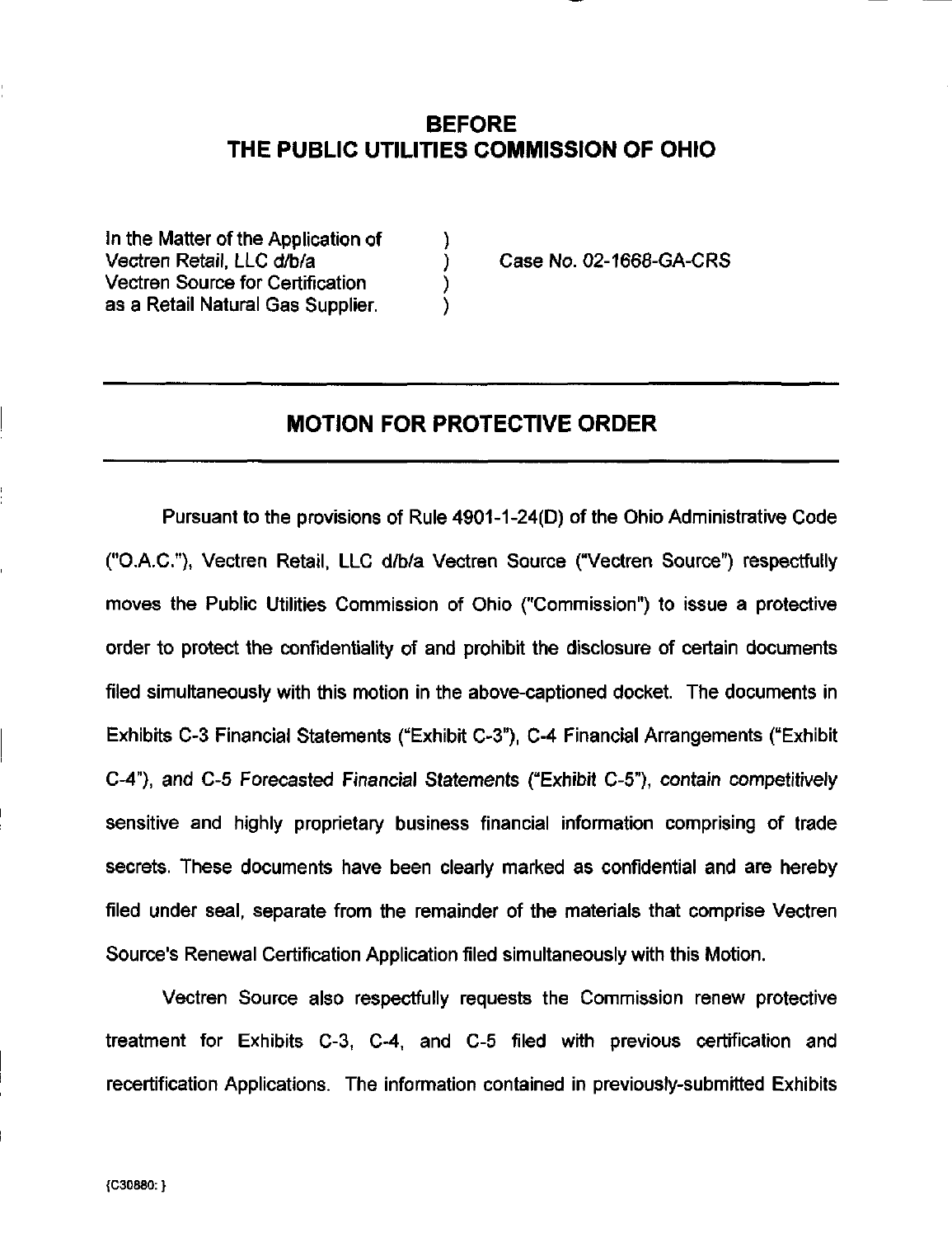C-3, C-4, and C-5 remains competitively sensitive and highly proprietary business information comprising trade secrets that must remain protected from public disclosure.

The grounds for the instant Motion are set forth in the attached Memorandum in Support.

Respectfully submitted,

osept m Clan

Joseph M. Clark McNees Wallace & Nurick LLC Fifth Third Center 21 East State Street, 17<sup>TH</sup> Floor Columbus, OH 43215 Telephone: (614) 469-8000 Telecopier: (614)469-4653 [jclark@mwncmh.com](mailto:jclark@mwncmh.com)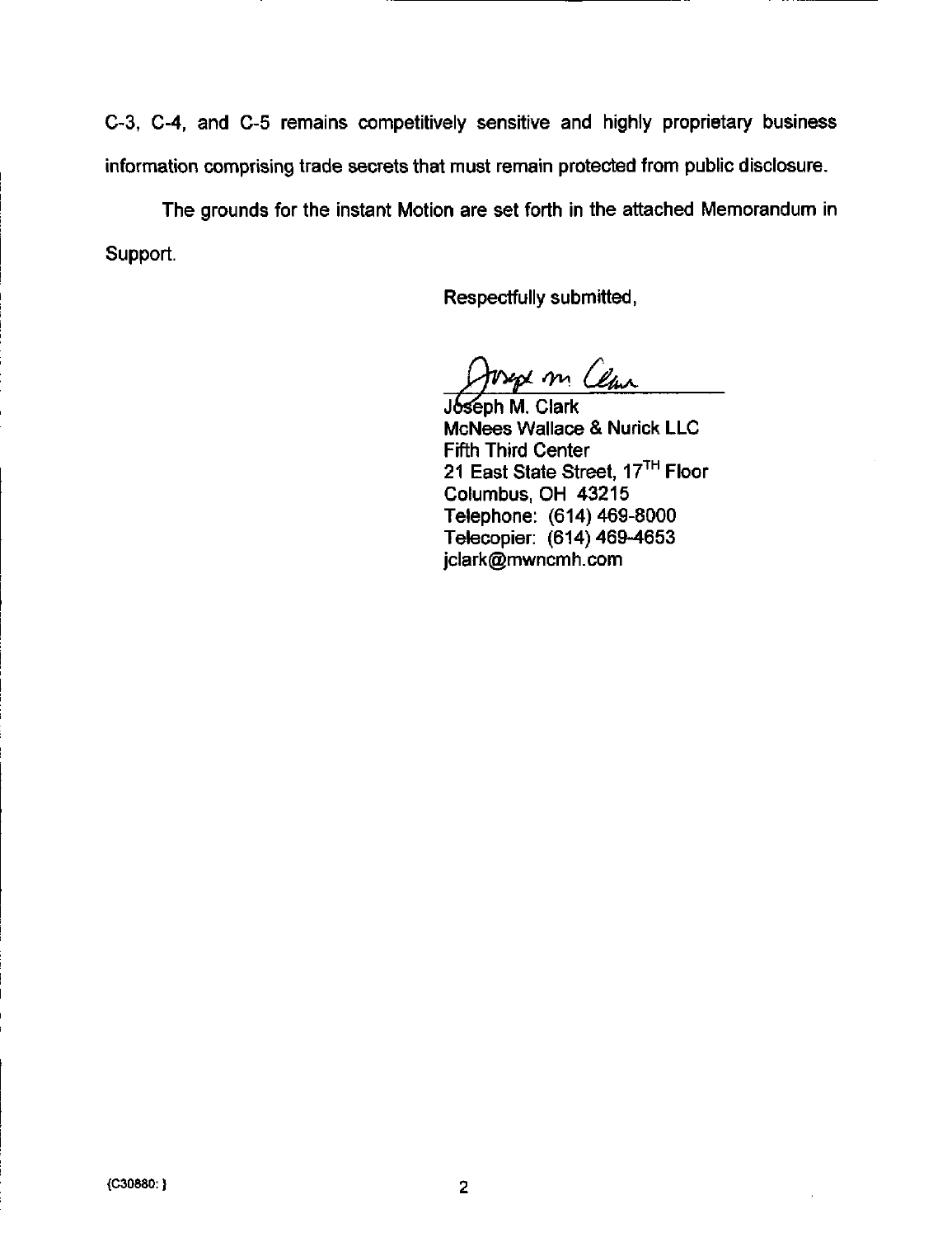## BEFORE THE PUBLIC UTILITIES COMMISSION OF OHIO

In the Matter of the Application of  $\hspace{1.5cm}$ Vectren Retail. LLC d/b/a ) Case No. 02-1668-GA-CRS Vectren Source for Certification (1) as a Retail Natural Gas Supplier.

#### MEMORANDUM IN SUPPORT

Contemporaneously with this Motion for Protective Order and Memorandum in Support, Vectren Source filed its Renewal Certification Application for Competitive Retail Natural Gas Suppliers ("CRNGS"). The Application contains all of the required information and materials in accordance with the Commission's Renewal Certification Filing Instructions for Competitive Retail Natural Gas Suppliers and Rule 4901-1-24, O.A.C. As part of the Application materials, the Commission requested information regarding Vectren Source's financial statements (Exhibit C-3), financial arrangements (Exhibit C-4), and forecasted financial statements (Exhibit C-5). Vectren Source has submitted the requested information under seal because the documents contain competitively sensitive and highly proprietary business financial information, which require confidential treatment. Consequently, Vectren Source requests that the Commission maintain the confidential nature of these documents and the information contained therein, and protect the documents from public disclosure.

3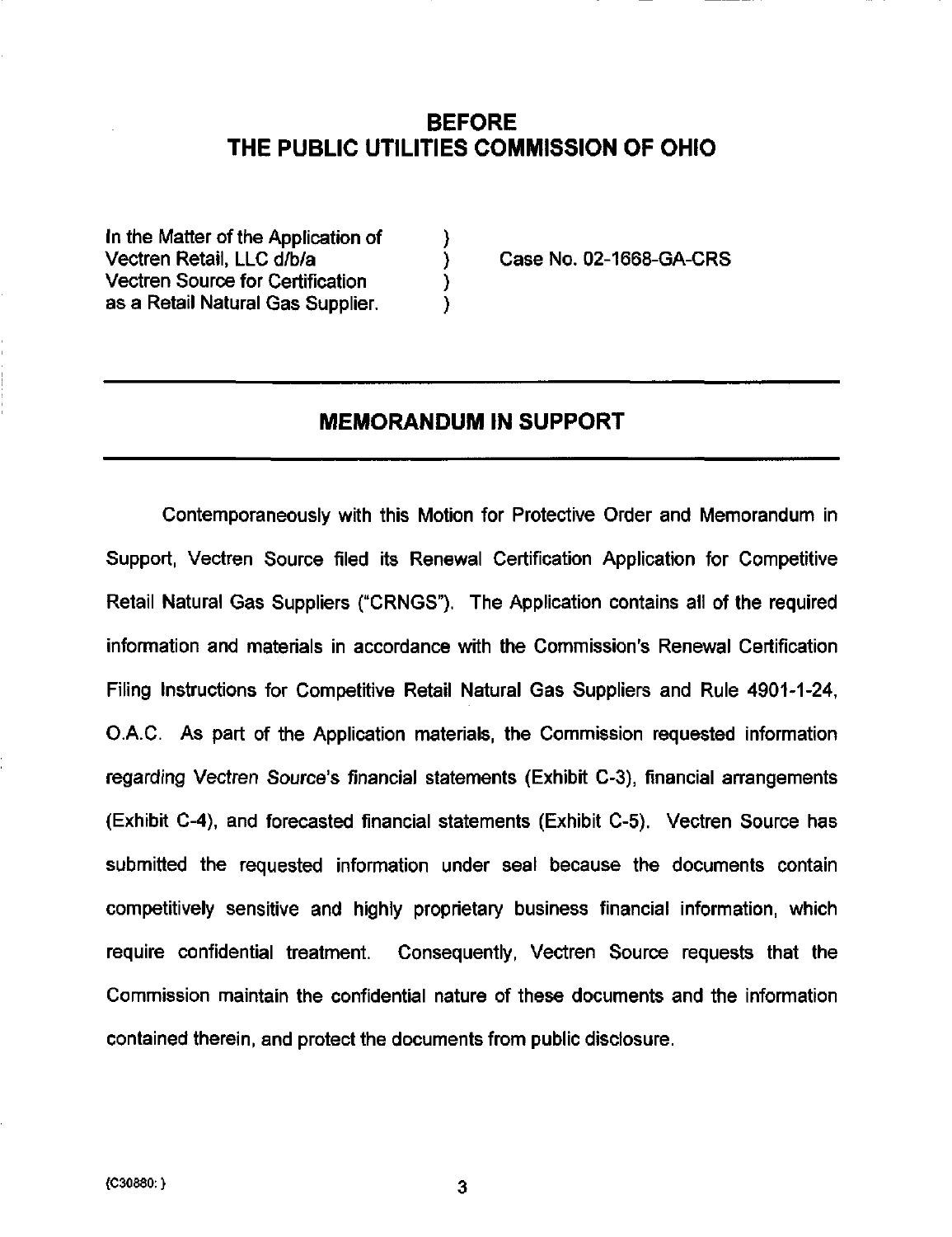Specifically, Vectren Source asks the Commission to issue a protective order consistent with the Commission's handling of confidential information submitted with previous Vectren Source certification/recertification applications.<sup>1</sup> The Commission granted Vectren Source protective treatment of Exhibits C-3 and C-5 in their entirety in each of Vectren Source's previous certification/recertification applications. The Commission has also granted Exhibit C-4 partial protective treatment in all of Vectren Source's previous recertification applications, shielding from disclosure the entity names contained within the Financial Services and Security Agreement as well as the terms of all promissory notes. Therefore, regarding its 2010 CRNGS recertification Appiicafion, Vectren Source respectfully requests the Commission again grant protective treatment of (1) Exhibits C-3 and C-5 in their entirety and (2) Exhibit C-4 to the extent it contains the terms of promissory notes as well as entity names in the Financial Services and Security Agreement.

Further, Vectren Source requests that the Commission renew protective treatment for the exhibits that have previously been granted protective treatment in this docket and (2) continue the consolidated due date for requesting an extension of protective treatment of all of the confidential exhibits in this docket. Vectren Source submits that, as demonstrated below, these exhibits remain trade secret and therefore

4

<sup>&</sup>lt;sup>1</sup> See In the Matter of the Applications of the Following Entities for a Certificate to Provide Competitive Retail Natural Gas Service in Ohio, PUCO Case Nos. 02-1654-GA-CRS, et al., Entry at 3 (July 14, 2003); In the Matter of the Applications of Vectren Retail, LLC, d/b/a as Vectren Source, et al., for Certification as Retail Natural Gas Suppliers in the State of Ohio, PUCO Case Nos. 02-1668-GA-CRS, et al, Entry at 3 (August 11, 2004); In the Matter of the Application of Vectren Retail, LLC, d/b/a Vectren Source for Certification as a Retail Natural Gas Supplier, PUCO Case No. 02-1668-GA-CRS, Entry at 3 (August 11, 2006); In the Matter of the Application of Vectren Retail, LLC, d/b/a Vectren Source for Certification as a Retail Natural Gas Supplier, PUCO Case No. 02-1668-GA-CRS, Entry at 4-5 (January 8, 2007); In the Matter of the Application of Vectren Retail, LLC, d/b/a Vectren Source for Certification as a Retail Natural Gas Supplier, PUCO Case No. 02-1668-GA-CRS, Entry at 4 (July 18, 2008).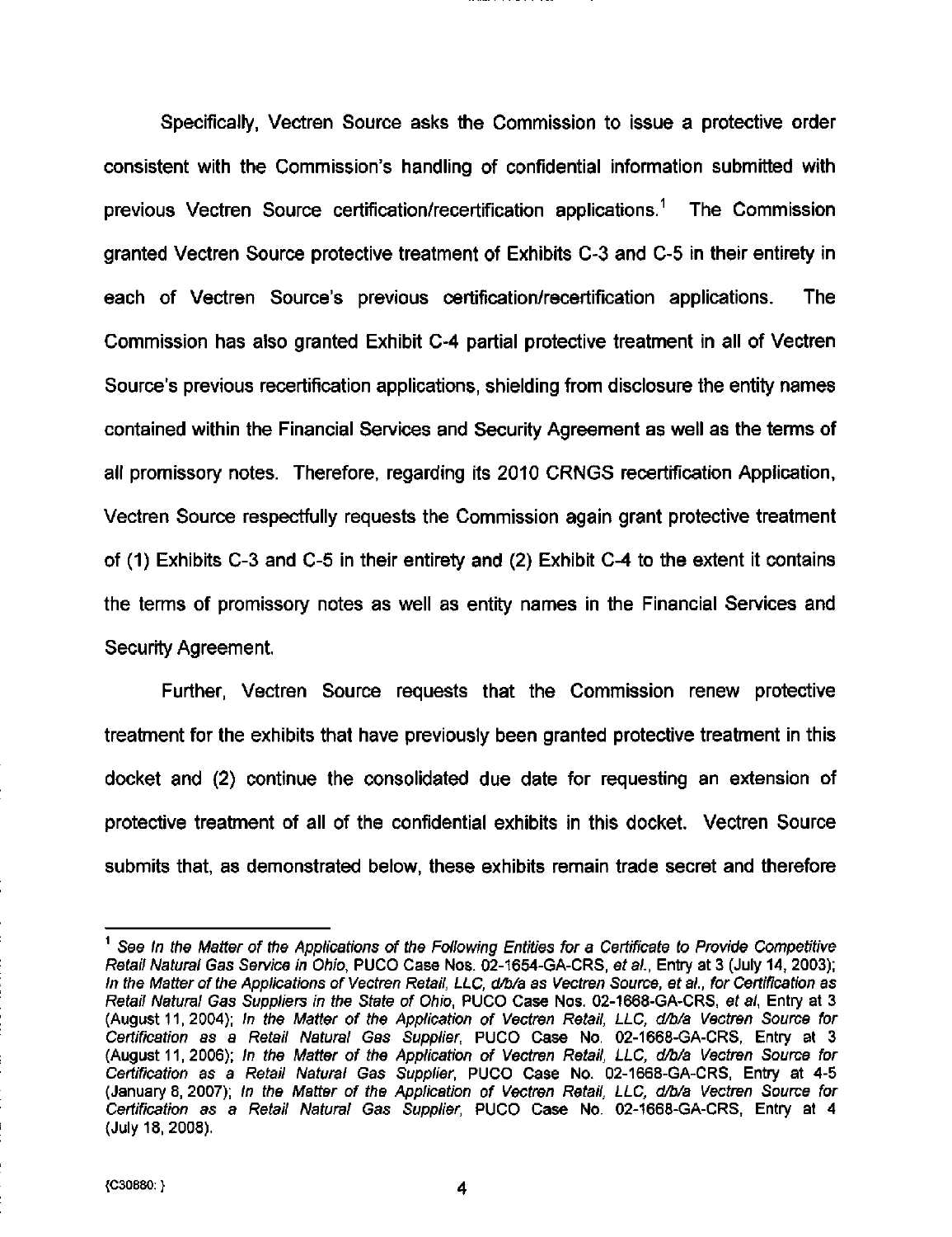must be protected under Ohio law. Vectren Source also asks that, consistent with the previous Entries in this docket, the due date for the request to continue protective treatment of exhibits previously granted confidential status be consolidated with the due date for renewal of protecfive treatment for the exhibits in this Application that are granted protective treatment.<sup>2</sup> Granting Vectren Source's Motion will continue to minimize the number of requests that the Commission must review and grant each year as well as streamline Vectren Source's ability to account for the several exhibits whose protective status must be renewed.

Rule 4901-1-24(0), O.A.C, provides for the issuance of an order that is necessary to protect the confidentiality of information contained in documents filed at the Commission to the extent that state and federal law prohibit the release of such information and where non-disclosure of the infomiation is not inconsistent with the purposes of Title 49 of the Revised Code ("R.C"). State law recognizes the need to protect information that is confidential in nature, as is the infonnafion contained in Exhibits C-3, C-4, and C-5. Section 4929.23(A), R.C, specifically permits the Commission to grant confidentiality to competitive information. $3$  Sections 4901.12 and 4905.07, R.C, facilitate the protection of trade secrets in the Commission's

5

 $2$  In the Matter of the Application of Vectren Retail, LLC, d/b/a Vectren Source for Certification as a Retail Natural Gas Supplier, PUCO Case No. 02-1668-GA-CRS, Entry at 4-5 (January 8, 2007); see also In the Matter of the Application of Vectren Retail, LLC, d/b/a Vectren Source for Certification as a Retail Natural Gas Supplier, PUCO Case No. 02-1668-GA-CRS, Entry at 4 (July 18, 2008).

<sup>&</sup>lt;sup>3</sup> Section 4929.23(A), R.C., provides: "A retail natural gas supplier or governmental aggregator subject to certification under section 4929.20 of the Revised Code shall provide the public utilities commission with such information, regarding a competitive retail natural gas service for which it is subject to certification, as the commission considers necessary to carry out sections 4929.20 to 4929.24 of the Revised Code. The commission shall take such measures as it considers necessary to protect the confidentiality of any such information."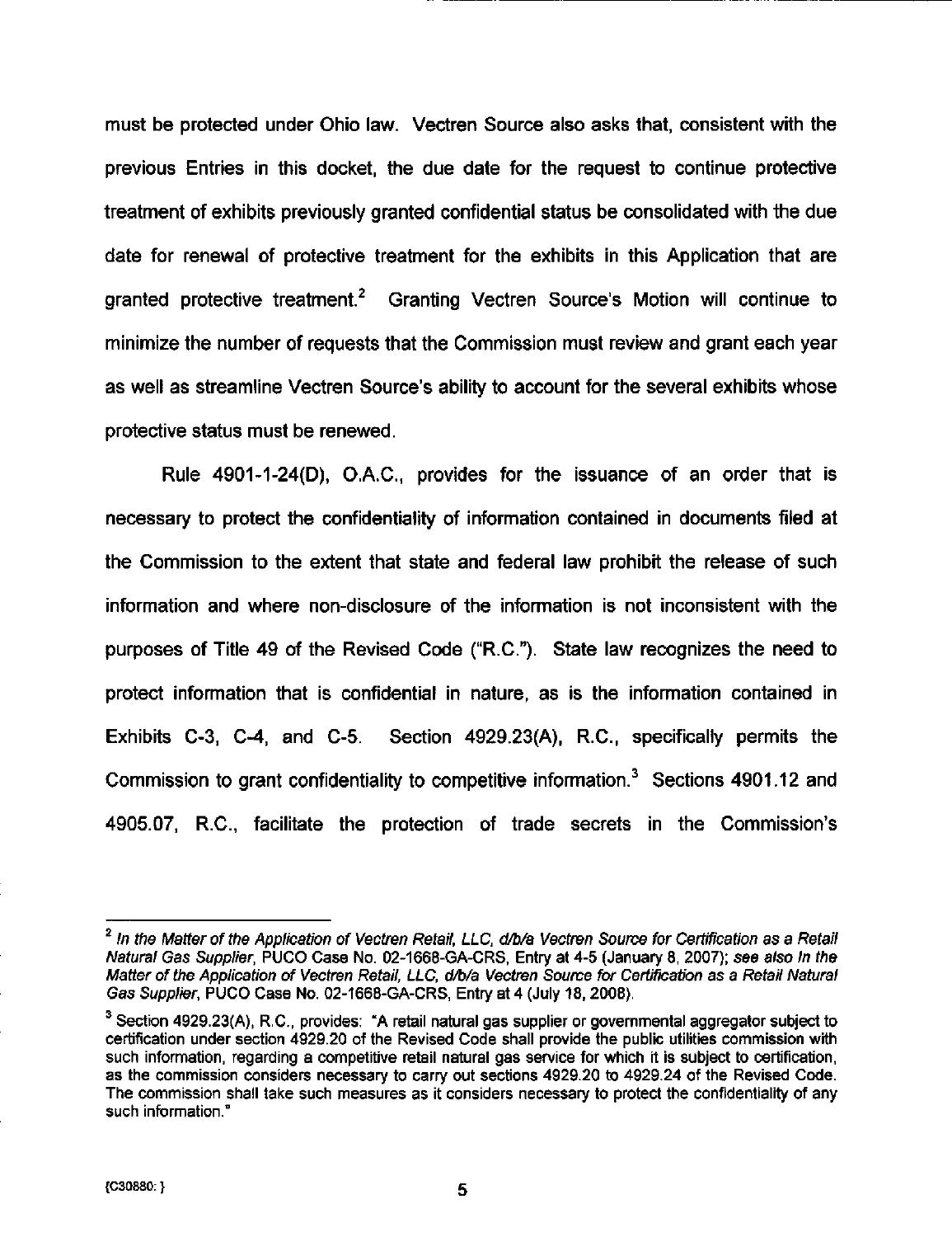possession. $<sup>4</sup>$  Sections 4901.12 and 4905.07, R.C., reference Section 149.43, R.C., and</sup> therefore incorporate the provision that excepts from the public record information and records of which the release is prohibited by law. $<sup>5</sup>$  State law prohibits the release of</sup> information meeting the definition of a trade secret. Additionally, non-disclosure of the information will not impair the purposes of Title 49 as the Commission and its Staff will have full access to the requested information in order to complete their review process.

The documents and information contained in Exhibits C-3, C-4, and C-5 are comprised of competifively sensitive and highly proprietary business financial information falling within the statutory characterization of a trade secret as defined by Section 1333.61(D), R.C The definition of trade secret contained in Section 1333.61(D), R.C, is as follows:

"Trade secret" means information, including the whole or any portion or phase of any scientific or technical information, design, process, procedure, formula, pattern, compilation, program, device, method, technique, or improvement, or any business information or plans, financial information, or listing of names, addresses, or telephone numbers, that satisfies both of the following:

(1) It derives independent economic value, actual or potential, from not being generally known to, and not being readily ascertainable by proper means by, other persons who can obtain economic value from its disclosure or use.

(2) It is the subject of efforts that are reasonable under the circumstances

<sup>&</sup>lt;sup>4</sup> Section 4901.12, R.C., provides: "Except as otherwise provided in section 149.43 of the Revised Code and as consistent with the purposes of Title XLIX [49] of the Revised Code, all proceedings of the public utilities commission and all documents and records in its possession are public records."

Section 4905.07, R.C, provides: "Except as provided in section 149.43 of the Revised Code and as consistent with the purposes of Title XLIX [49] of the Revised Code, all facts and information in the possession of the public utilities commission shall be public, and all reports, records, files, books, accounts, papers, and memorandums of every nature in its possession shall be open to inspection by interested parties or their attorneys."

 $<sup>5</sup>$  Section 149.43(A)(1)(v), R.C., provides in part: "'Public record' does not mean records the release of</sup> which is prohibited by state or federal law."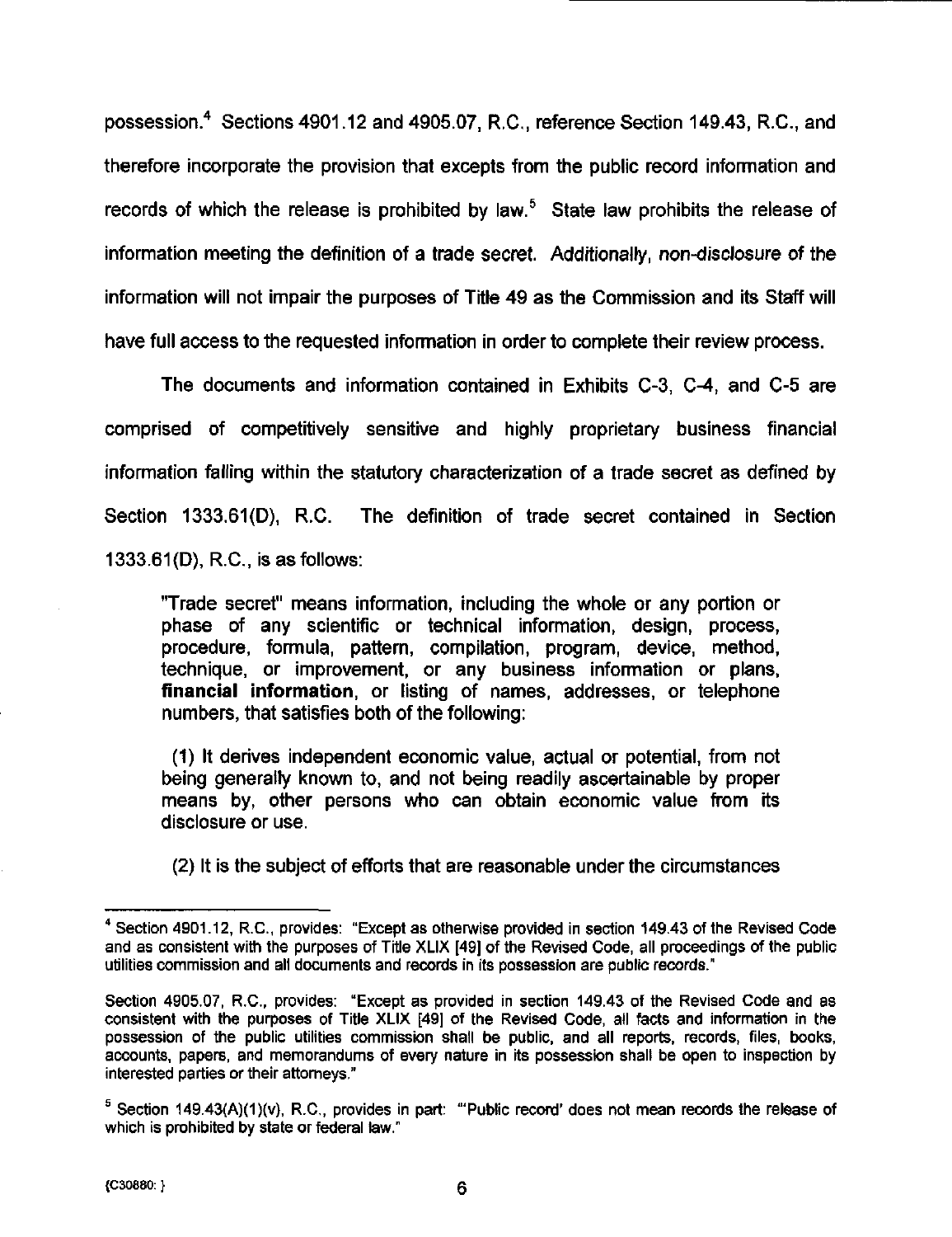to maintain its secrecy.

Section 1333.61(D), R.C. (emphasis added).

Clearly, financial statements, financial arrangements, and forecasted financial statements contain proprietary data and are confidential as trade secrets. Public disclosure of this information would jeopardize Vectren Source's business position in negofiations with other parties and its ability to compete. Vectren Source asserts that this information is not generally known by the public and is held in confidence in the normal course of business. Therefore, Vectren Source reasonably requests that the identified financial information contained in Exhibits C-3, C-4, and C-5 in this certificate renewal Application be deemed to contain trade secrets, and thus, be treated as confidential by this Commission and its Staff.

Finally, the Commission should confinue the protective treatment of Exhibits C-3, C-4, and C-5 from previous Vectren Source CRNGS Applications that are currently protected pursuant to prior Entries. This information continues to meet both criteria to be deemed a trade secret and should be protected pursuant to Ohio law. As with Exhibits C-3, C-4, and C-5 submitted with the instant Application, the release of this information would similarly jeopardize Vectren Source's business position in negotiations with other parties and its ability to compete.

WHEREFORE, Vectren Source respectfully requests that this Motion for Protective Order be granted for the reasons set forth herein.

 $\overline{7}$